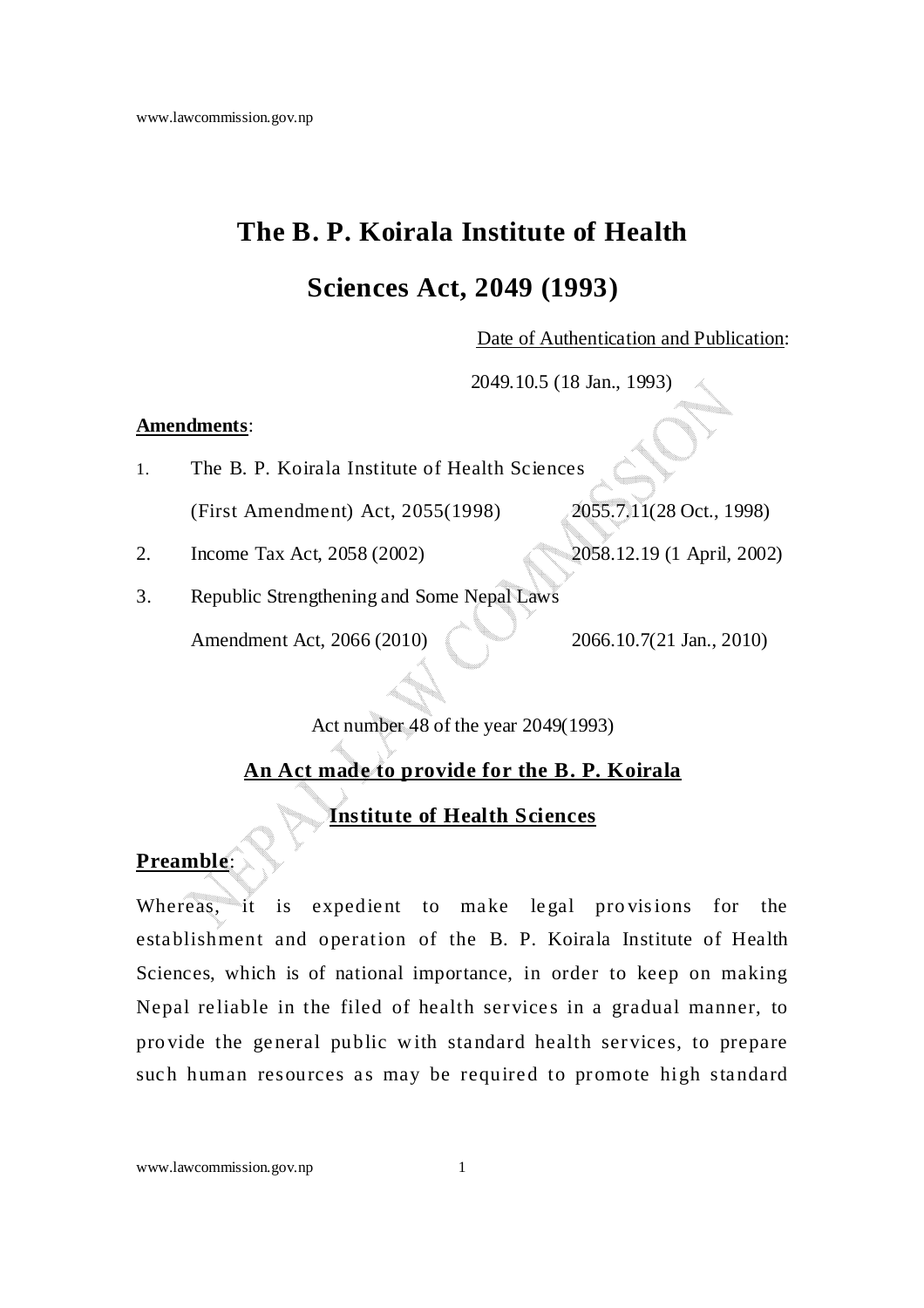study and research works on health, with a view to eternally commemorate people's leader late Bishweshor Prasad Koirala;

Now, therefore, be it enacted by the Parliament in the Twenty first year of the reign of His Majesty King Birendra Bir Bikram Shah De v.

## **Chapter-1**

## **Preliminary**

#### **1. Short title and commencement**:

- $(1)$  This Act may be called as the "B. P. Koirala Institute of Health Sciences Act, 2055(1993)."
- (2) This Act shall come into force immediately.

#### **2. Definitions**:

Unless the subject or the context otherwise requires, in this Act:

- (a) "Institute" means the B. P. Koirala Institute of Health Sciences e stablished under Section 3.
- (b) "Council" means the Governing Council formed pursuant to Section 7.
- $(b1)<sup>1</sup>$  "Chancellor" means the Chancellor as referred to in Section 11.
- $(b2)^2$  "Pro-Chancellor" means the Pro-Chancellor as referred to in Sec tion 11A.

 $\frac{1}{1}$  Inserted by the First Amendment. 2

Inserted by the First Amendment.

www.lawcommission.gov.np 2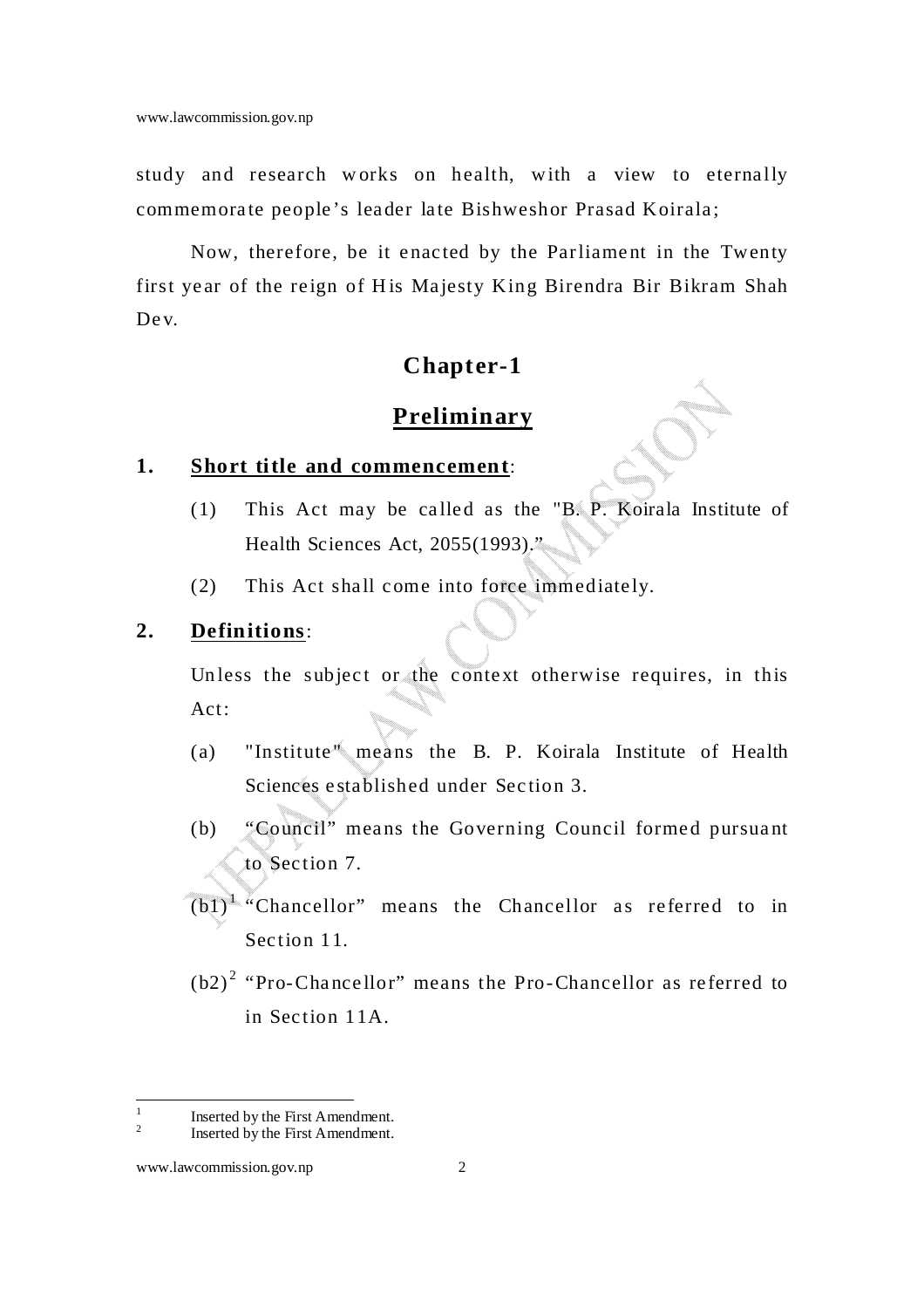- $(c)<sup>3</sup>$  "Vice-Chancellor" means the Vice-Chancellor as referred to in Section 11B.
- $(c1)<sup>4</sup>$  "Rector, Registrar and Hospital Director" means the Rec tor, Re gistrar and Hospital Director appointed pursuant to Section 11C.
- (d) "Prescribed" or "as prescribed" means prescribed or as prescribed in this Act or the rules framed under this Act.

## **Chapter-2**

### **Establishment, Objectives and F unctions, Duties**

## **and Powers of B. P. Koirala Institute of Health Sciences**

### **3. Establishment of B. P. Koirala Institute of Health Sciences**:

- (1) The B. P. Koirala Institute of Health Sciences is, here by, established in order to keep on making Nepal reliable in the filed of health services in a gradual manner, to pro vide the ge neral public w ith sta ndard health ser vices, to prepare such human resources as may be required to promote high sta ndard study and research works on health. It shall be called as "B. P. Koirala Institute of Health Sciences" in English.
- (2) The office of the Institute shall be situated in *Dharan* of *Sunsari* D istrict.

#### **4. Institute to be autonomous body**:

 $(1)$  The Institute shall be an autonomous body corporate with perpetual succession.

<sup>&</sup>lt;sup>-</sup><br>3 Amended by the First Amendment. 4

Inserted by the First Amendment.

www.lawcommission.gov.np 3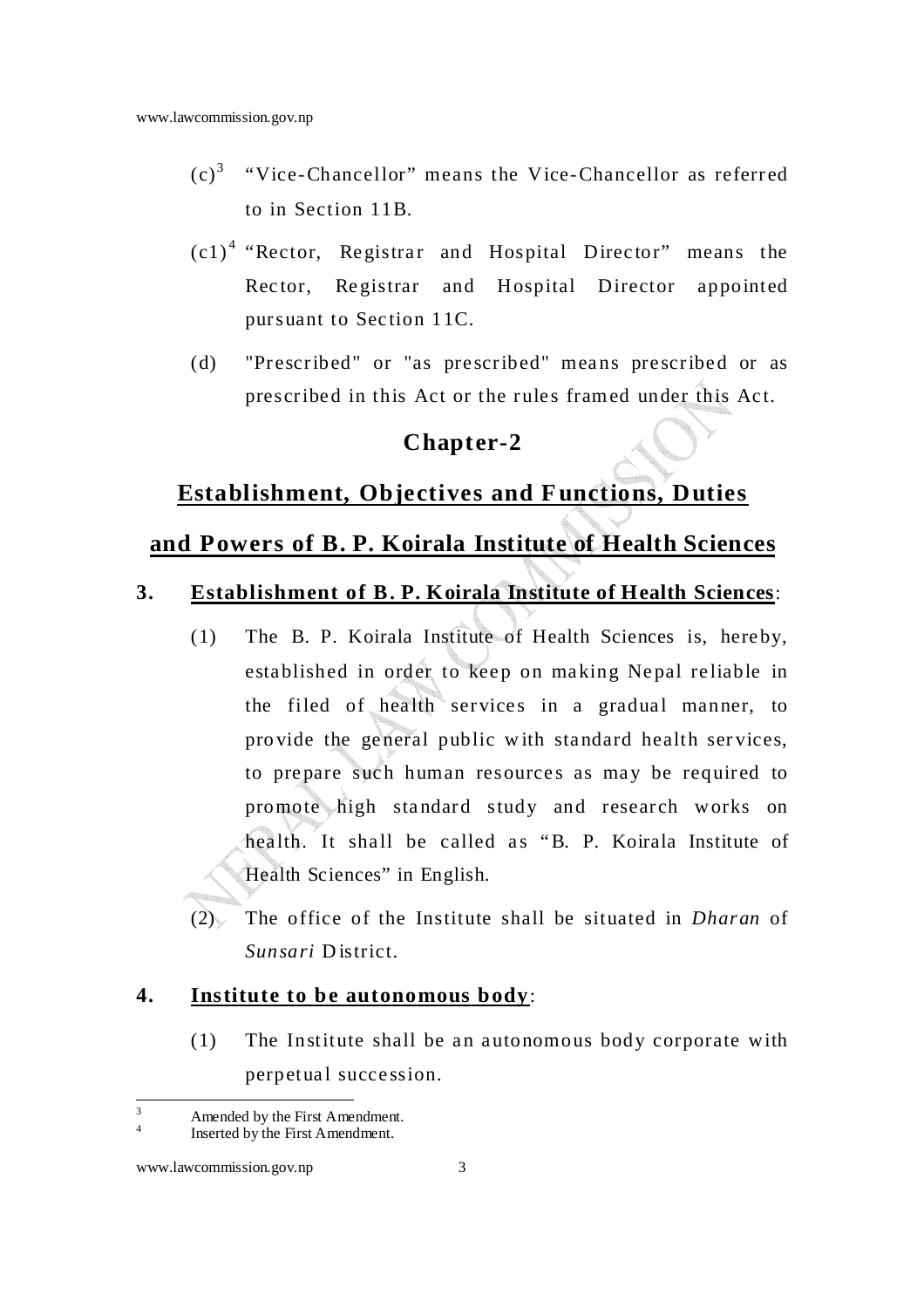- $(2)$  The Institute shall have a separate seal of its own for all of its a ctivities.
- (3) The Institute may, like an individual, acquire, use, sell and dispose of, or otherwise deal with, any movable and imm ovable property.
- (4) The Institute may, like an individual, sue by its name and be also sued by the same name.

#### **5. Objectives of Institute**:

The objectives of the Institute shall be as follows:

- (a) To impart education of certificate, bachelor, master's degree and PhD level to the persons who have possessed qualification as prescribed in medicine, nursing and other subjects of health sector in order to prepare such human resources as may be required for the development of standard health services, while keeping on making the country self-reliant in the health sector.<sup>5</sup>
- $(b)$  To provide standard health services, give various trainings on health and give advice to and seek advice from other health institutes.
- (c) To do necessary re searc h works on hea lth sector.
- $(d)$  To make provision of research and treatment of infectious and tropical diseases and establish a Institute of excellence of national level in these fields.

 $\frac{1}{5}$ Amended by the First Amendment.

www.lawcommission.gov.np 4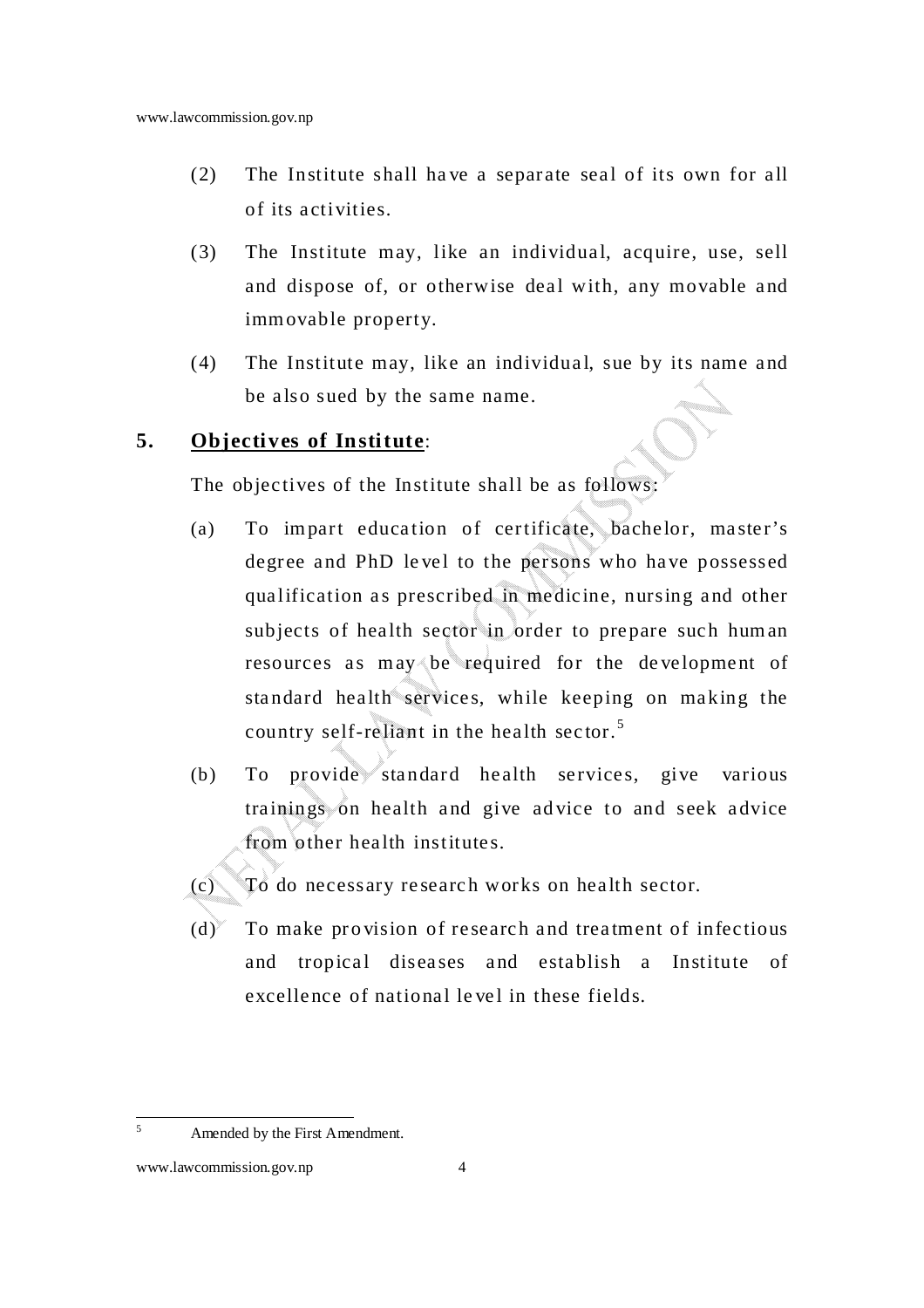(e) To act as one of the national resource Institutes for the development of human resources in health sector and for trainings to the teachers of health sciences.

#### **6. Functions, duties and powers of Institute**:

The functions, duties and powers of the Institute shall be as follow s:

- (a) To carry out and promote teaching, learning and research activities in various subjects of health sector.
- (b) To maintain coordination with native or foreign university, hospital or educational institutes in order to enhance the standards of the works operated by the Institute,
- $(c)$  To have exchange of mutual assistance by establishing, expanding and strengthening relationship with any native and foreign universities and institutes<sup>6</sup> and national and international organizations related with health.
- (d) To make provision of teaching, training and research works on health in order to prepare qualified human resource in the health sector.
- (e) To organize, or cause to be organized, symposia, conferences etc. on health related subjects and make or cause to be made various publications on health, for the attainment of the objectives of the Institute.
- (f) To obtain financial, technical and other assistance from native and foreign person and national and international

 6 Inserted by the First Amendment.

www.lawcommission.gov.np 5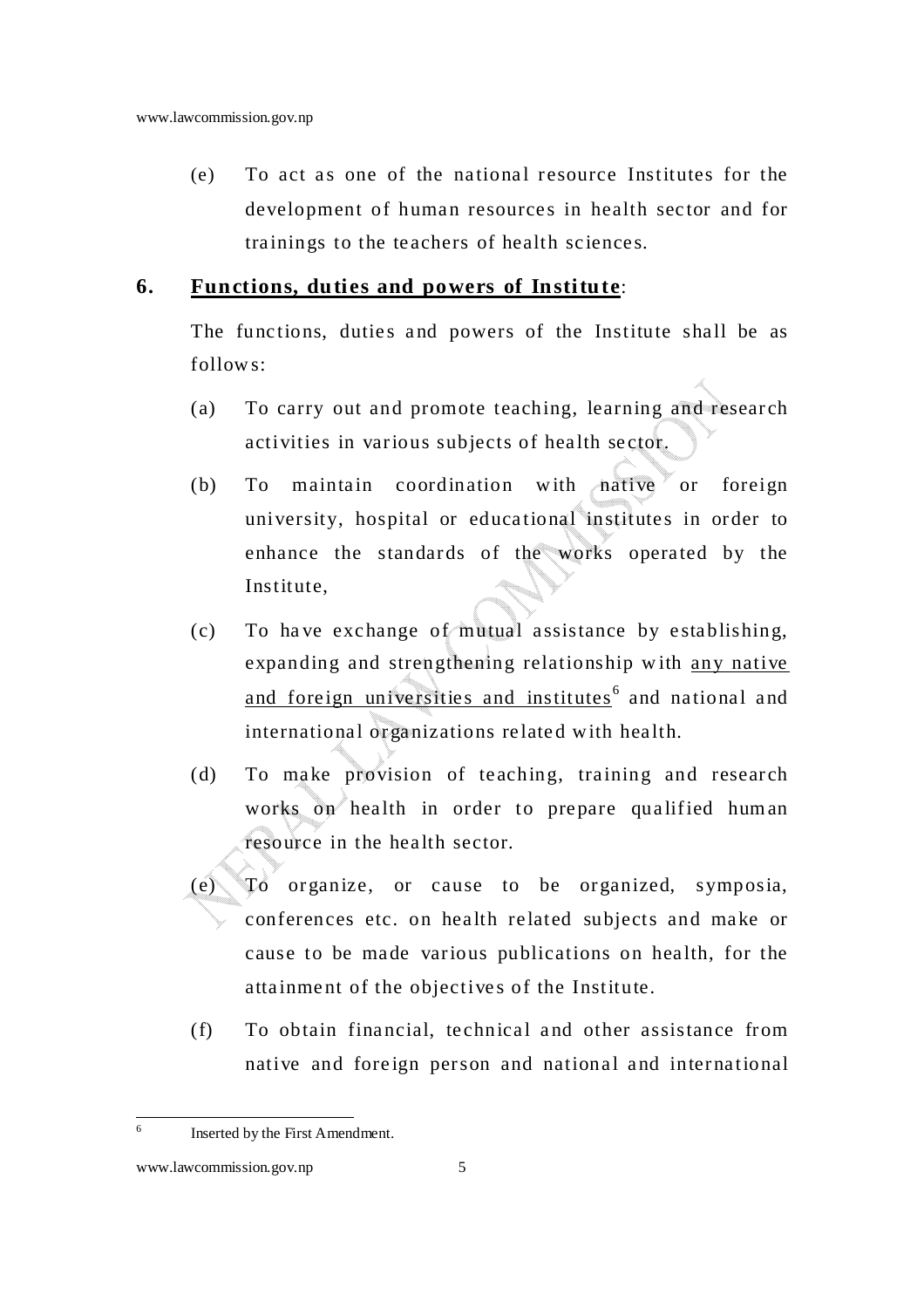bodies and mobilize such assistance for health related works for the operation of, and in consonance with the objectives of, the Institute.<sup>7</sup>

- $(g)$  To enhance, or cause to be enhanced, public awareness as to the utility and value of health services.
- (h) To act as one of the advisers of the Government of Nepal in the development of health related policies and health sector.
- (i) To provide financial and technical assistance to the bodies involved in health services.
- (i) To provide for education and trainings to be imparted by the Institute, take examination, and grant bachelor's, master's and doctorate degrees and other certificate.
- (k) To provide scholarships, medals and prizes.
- (l) To prepare curricula a nd course books for the programmes imparting education of certificate, bachelor's, master's and doctorate levels.<sup>8</sup>
- $(m)$  To develop model information and research zones in the districts prescribed for the dissemination of information and promotion of research works on health services.
- $(n)$  To make necessary provisions on the service, terms and conditions and facilities of the office-bearers, teachers<sup>9</sup> and employees serving in the Institute.

<sup>&</sup>lt;sup>-</sup> Amended by the First Amendment.

<sup>8</sup> Amended by the First Amendment. 9

Inserted by the First Amendment.

www.lawcommission.gov.np 6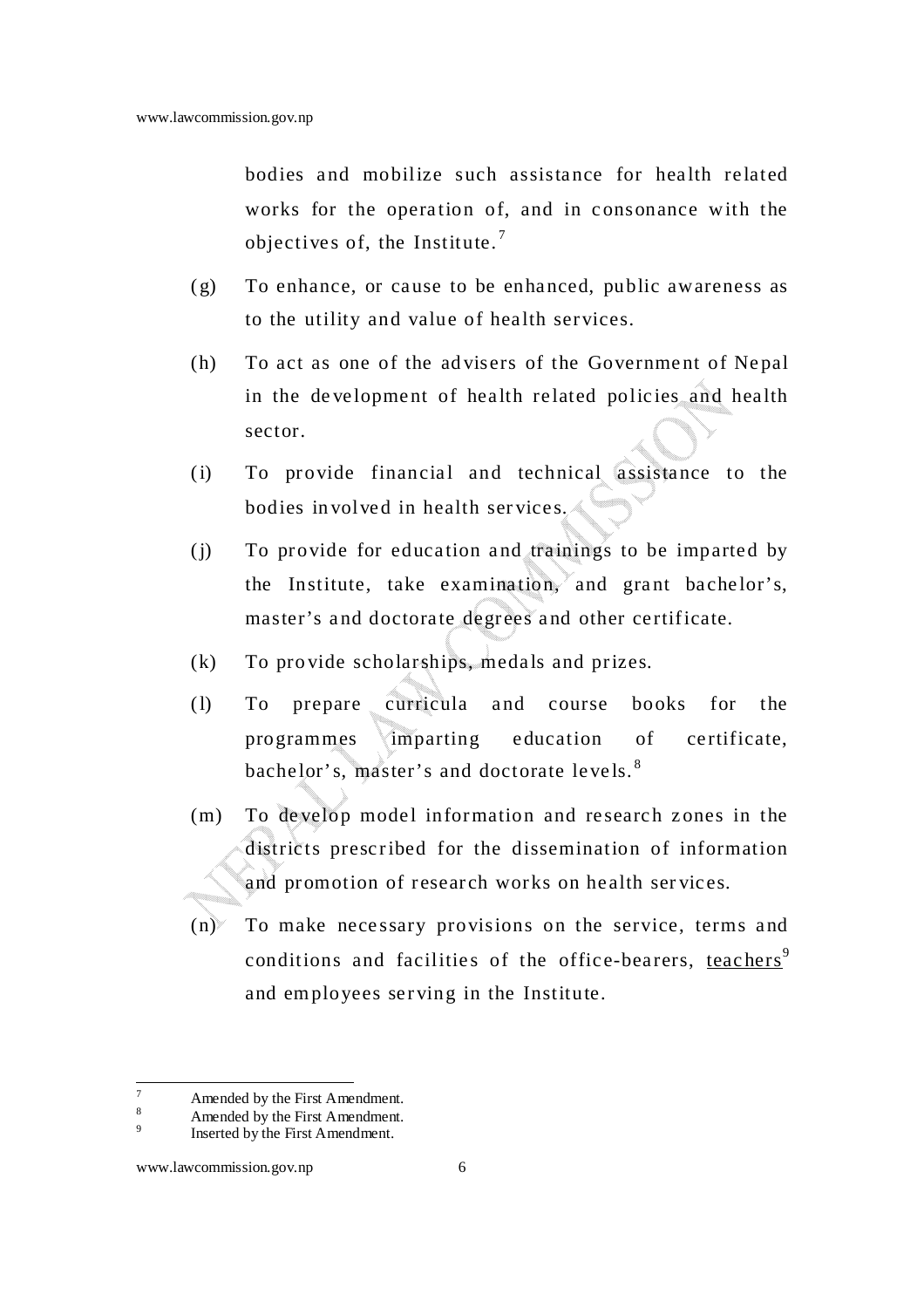- (o) To make appointments to various posts of the Institute, as prescribe d.
- $(p)$  To prescribe and collect educational and other service fee s.
- $(q)$  To borrow loans against security of any property of the Institute.
- (r) To invest the properties of the Institute.
- (s) To establish a revolving fund of the Institute and operate the fund as prescribed.
- $(t)$  To perform, or cause to be performed such other functions as may be required for the accomplishment of the objectives of the Institute.

# **Chapter-3**

# **Formation and functions, duties and powers of Governing Council and Executive Committee**

- **7.**<sup>10</sup> **Formation of Governing C ouncil**:
	- $(1)$  There shall be formed a Governing Council consisting of the following members to perform the functions required to be performed by the Institute:

| (a)                 | Pro-Chancellor | Chairperson |
|---------------------|----------------|-------------|
| $(b)$ <sup>11</sup> |                | Member      |

 $10$  $10$  Amended by the First Amendment.

Deleted by the Republic Strengthening and Some Nepal Laws Amendment Act, 2066.

www.lawcommission.gov.np 7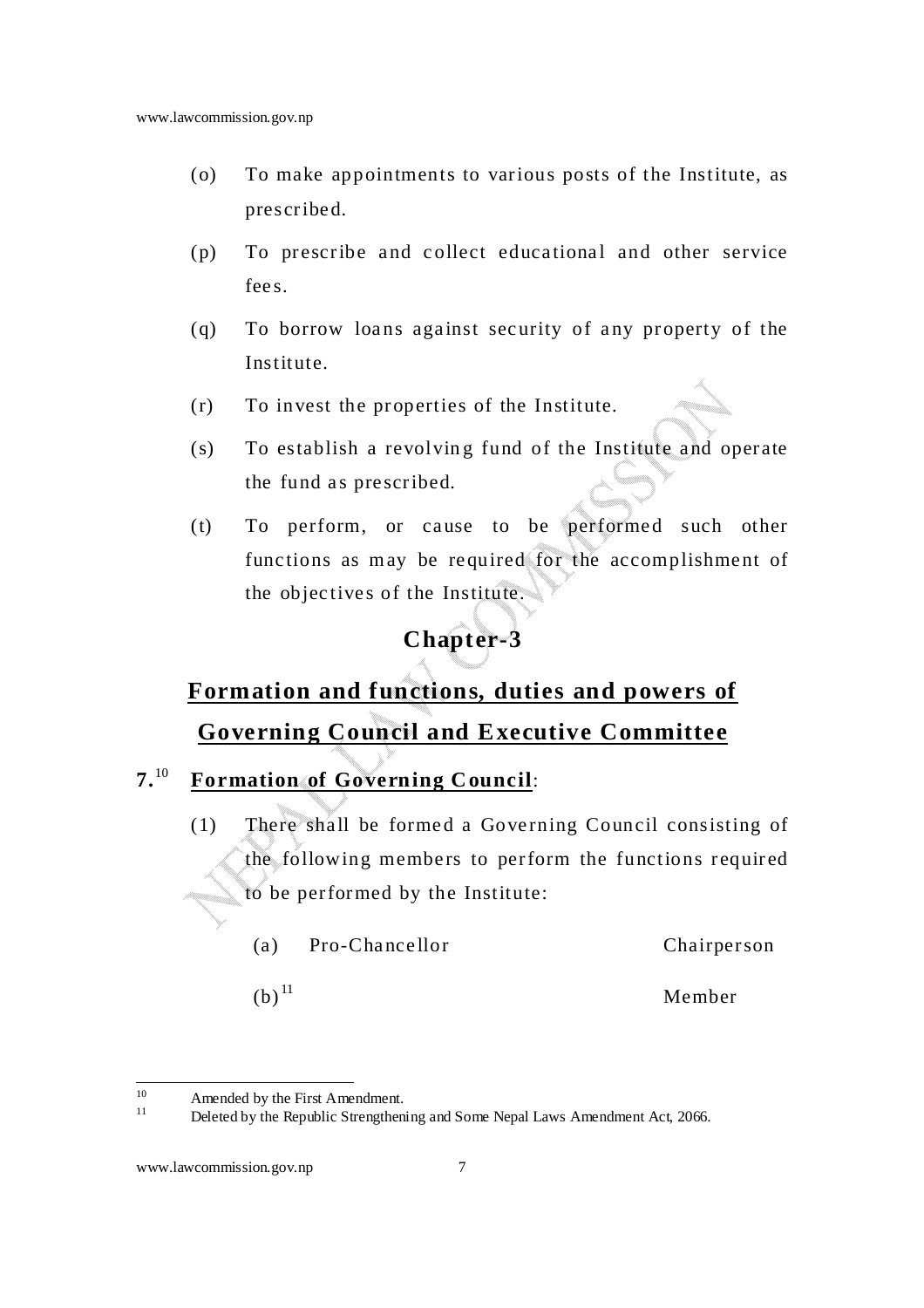$(c)^{12}$ Member

- (d) Member, National Planning Commission (looking a fter health sector) Member
- (e) One person nominated by the Go ve rnment of Nepal from amongst the former vice-chancellors of the Institute Member
- (f) A maximum of two persons nominated by the Government of Nepal, on recommendation of the Executive Committee, from amongst the vice-chancellors of universities Member
- (g) Vice-chancellor, ..........<sup>13</sup> Nepal Academy of Science and Technology Member

 $(h)$  One person from amongst eminent women social activists the Member

- (i) Secretary, Ministry of Health Member
- (j) Secretary, Ministry of Education Member
- (k) Secretary, Ministry of Finance Member

 $12$ <sup>12</sup> Deleted by The Republic Strengthening and Some Nepal Laws Amendment Act, 2066.<br>Deleted by the Penublic Strengthening and Some Nepal Laws Amendment Act, 2066.

Deleted by the Republic Strengthening and Some Nepal Laws Amendment Act, 2066.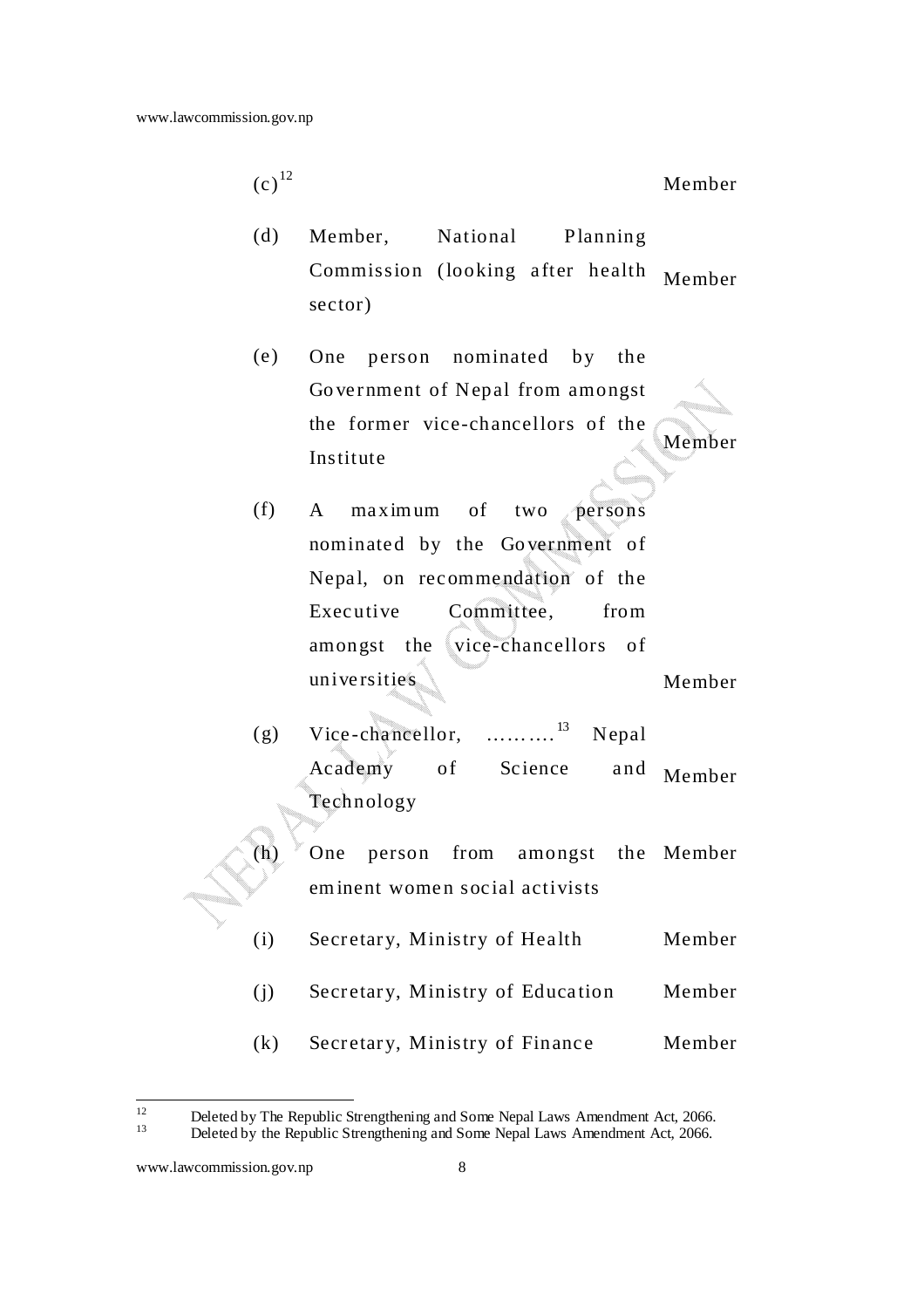- (1) Dean, Institute of Medical Sciences Member (Tribhu van University)
- $(m)$  Chairperson, Nepal Re searc h Council Health Member
- $(n)$  Chairperson, Nepal Council Medical Member

| (0) | Two persons nominated by the          |        |
|-----|---------------------------------------|--------|
|     | Government of Nepal,<br>$\mathbf{on}$ |        |
|     | recommendation of the Executive       |        |
|     | Committee, from amongst<br>the        |        |
|     | medical scientists                    | Member |
|     |                                       |        |

| (p) |        | Mayor, Dharan Municipality | Member |
|-----|--------|----------------------------|--------|
|     |        |                            |        |
| (a) | Rector |                            | Member |

- (r) Registrar Member
- (s) Hospital Director Member
- $(t)$  Two persons nominated by the Pro-Chancellor, on rec omme nda tion of the Vice-Chancellor, from amongst the teac hers of the Institute Member
	- (u) A maximum of Two persons nominated by the Pro-Chancellor, on recommendation of the Executive Committee, from

#### www.lawcommission.gov.np 9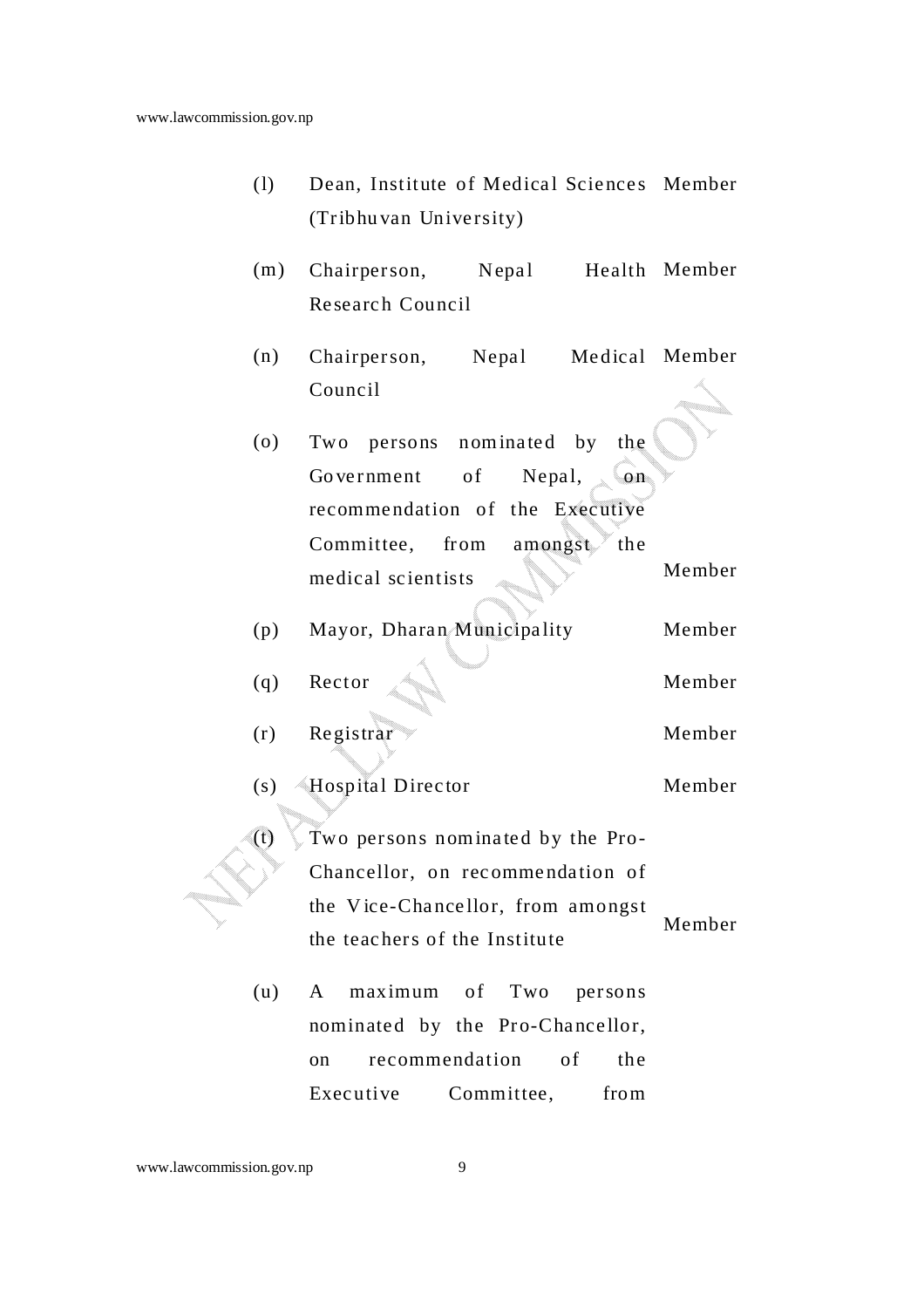amongst the renowned scholars, social workers, industrialists and Member businesspersons

| (n) | Vice-Chancellor | Member    |
|-----|-----------------|-----------|
|     |                 | Secretary |

 $(2)$  The term of office of the nominated members, other than the *ex officio* mem bers, out of the members as re ferred to in Sub-section (1) of shall be Four years.

#### **8. Meeting and Decision of Council**:

- (1) The Council shall hold its meeting at least Twice a year.
- (2) The meeting of the Council shall be presided over by the chairperson of the Council, and by the person selected by the members present at the meeting from amongst themselves, in the absence of the chairperson.
- (3) The presence of Fifty percent members of the total number of members of the Council shall be deemed to constitute a quorum for a meeting of the Council.
- (4) A majority opinion shall prevail at the meeting of the Council. In the event of a tie, the chairperson may exercise the casting vote.
- (5) The decisions of the Council shall be authenticated by the Member Secretary of the Council.
- (6) Other procedures relating to the meeting of the Council shall be as determined by the Council itself.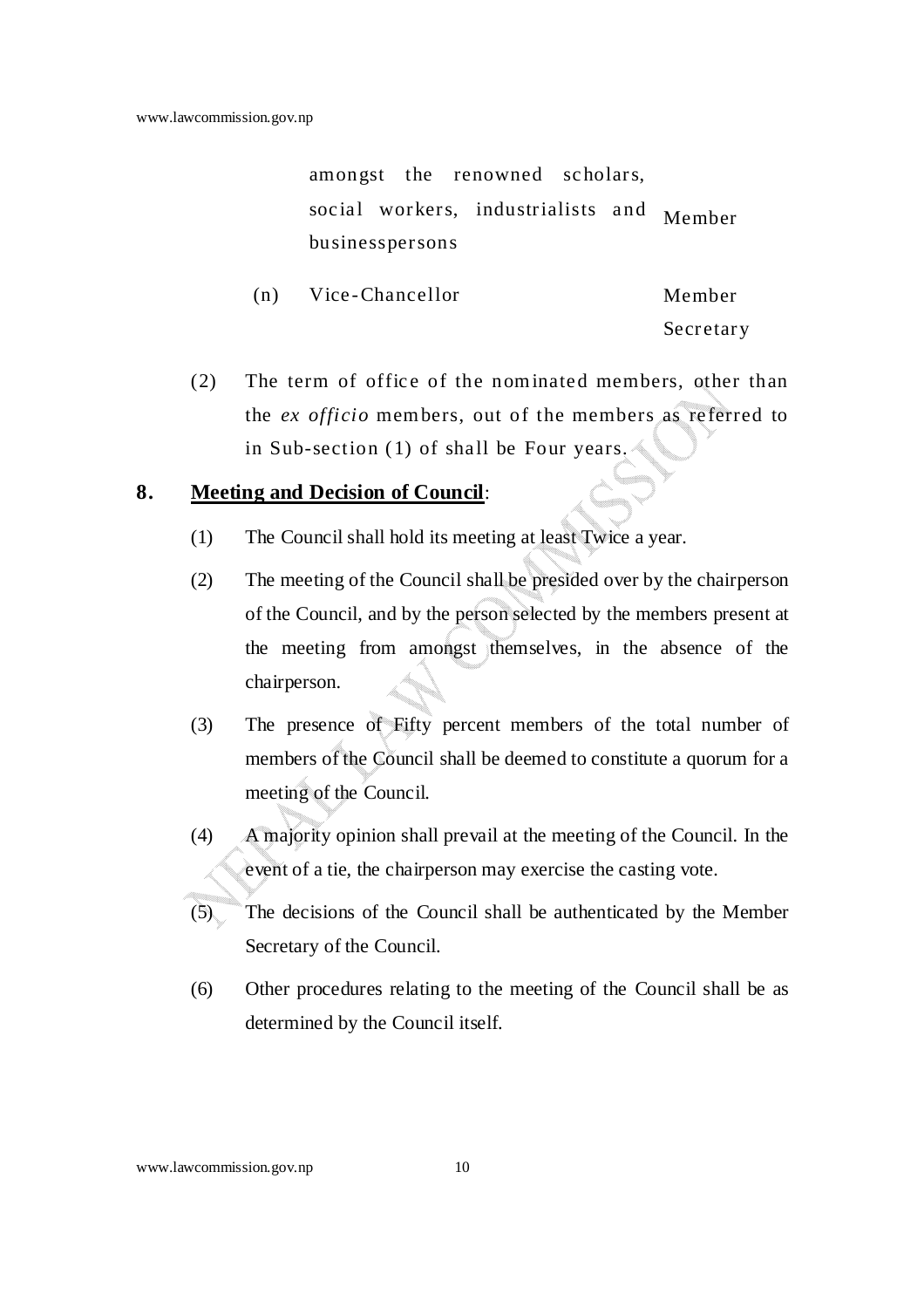#### **9. Functions, duties and powers of Council**:

- (1) In addition to the functions mentioned elsewhere in this Act, the functions, duties and powers of the Council shall be as follows:
	- (a) To fix policies on teaching and research works to be carried out by the Institute.
	- (b) To frame Rules of the Institute.
	- (c) To approve the plans and programmes of the Institute.
	- (d) To make appraisal and evaluation of progress on annual programs of the Institute, and approve annual budget.
	- (e) To perform such other acts as prescribed.
- (2) The Council may form, as required, any committee and subcommittee to perform any act required to be performed by it pursuant to this Act.
- (3) The functions, duties and powers and procedures of the committee formed pursuant to Sub-section (2) shall be as prescribed.

# **10. Formation and functions, duties and powers of Executive Committee**:

 $(1)^{14}$ . There shall be an Executive Committee consisting of the following members to act as an executive body of the Institute:

- (a) Vice-chancellor Chairperson
- (b) Rector Member
- (c) Representative, Ministry of Health Member

 $14$ Amended by the First Amendment.

www.lawcommission.gov.np 11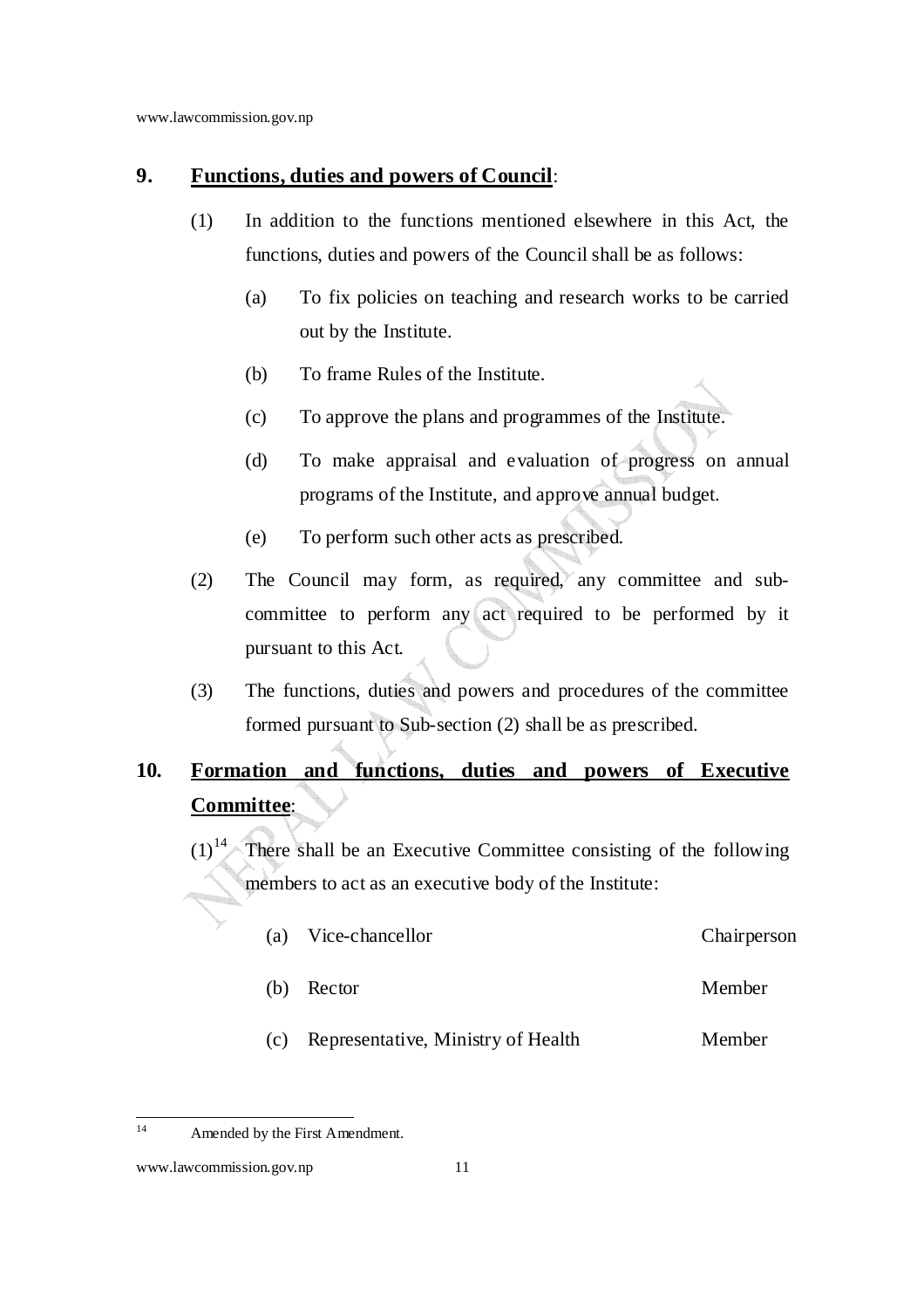- (d) Director of the Hospital Member (e) Two persons nominated by the Pro-Chancellor, on recommendation of the Vice-Chancellor, from amongst the departmental heads of the Institute Member
- (f) Registrar Member

secretary

- (2) The tenure of the members as referred to in Clause (e) of Subsection (1) shall be Two years.
- (3) The other functions, duties and powers of the Executive Committee shall be as prescribed.

### **Chapter-4**

# **Provisions relating to office-bearers, teachers and employees of Institute**

#### **11.**<sup>15</sup> **Chancellor**:

- (1) The Prime Minister shall be the Chancellor of the Institute.
- (2) The Chancellor shall chair the convocation of the Institute.

# **11A.<sup>16</sup> Pro-Chancellor**:

The Minister for Health or the Minister of State for Health shall be the Pro-Chancellor of the Institute.

# **11B.<sup>17</sup> Appointment of Vice-Chancellor**:

 $15$ <sup>15</sup> Amended by the First Amendment.

<sup>&</sup>lt;sup>16</sup> Inserted by the First Amendment.

Inserted by the First Amendment.

www.lawcommission.gov.np 12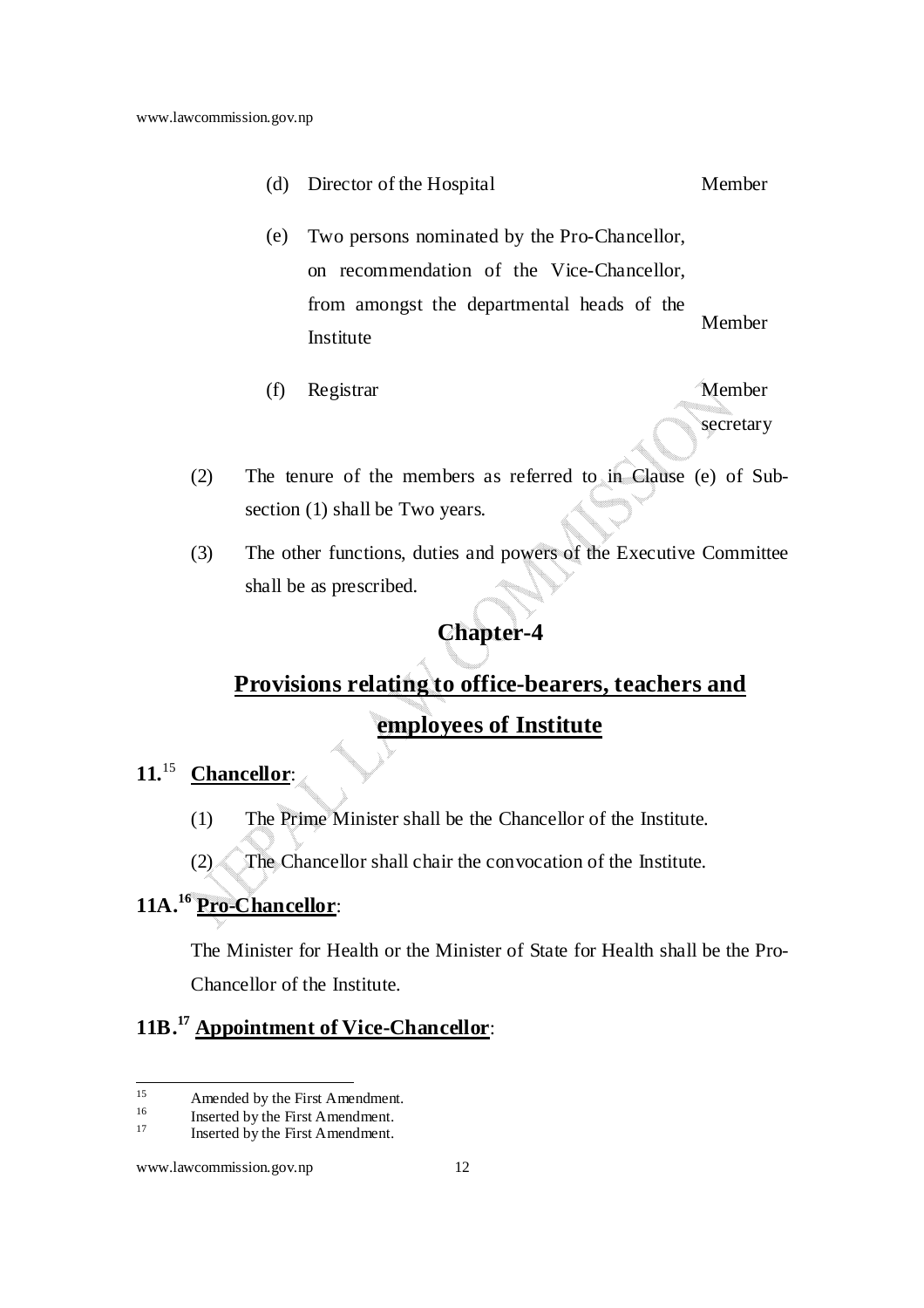- (1) The Chancellor shall form a committee under the chairpersonship of the Pro-Chancellor and consisting of other Two members in order to make recommendation to make appointment to the post of Vice-Chancellor of the Institute.
- (2) The Vice-Chancellor shall be the whole timer executive chief of the Institute.
- (3) The term of office of the Vice-Chancellor shall be Five years and his/her tenure may be re-extended.
- (4) The functions, duties and powers of the Vice-Chancellor shall be as prescribed.
- (5) Other provisions relating to the remuneration, terms and conditions of service and facilities of the Vice-Chancellor shall be as prescribed.

# **11C.<sup>18</sup> Appointment of Rector, Registrar and Director of the Hospital:**

- (1) The Pro-Chancellor shall, on recommendation of the Vice-Chancellor, appoint the Rector, Registrar and Director of the Hospital of the Institute.
- (2) The term of office of the Rector, Registrar and Director of the Hospital shall be Five years.
- (3) The functions, duties and powers of the Rector, Registrar and Director of the Hospital shall be as prescribed.
- (4) Other provisions relating to the remuneration, terms and conditions of service and facilities of the Rector, Registrar and Director of the Hospital shall be as prescribed.

<sup>18</sup> Inserted by the First Amendment.

www.lawcommission.gov.np 13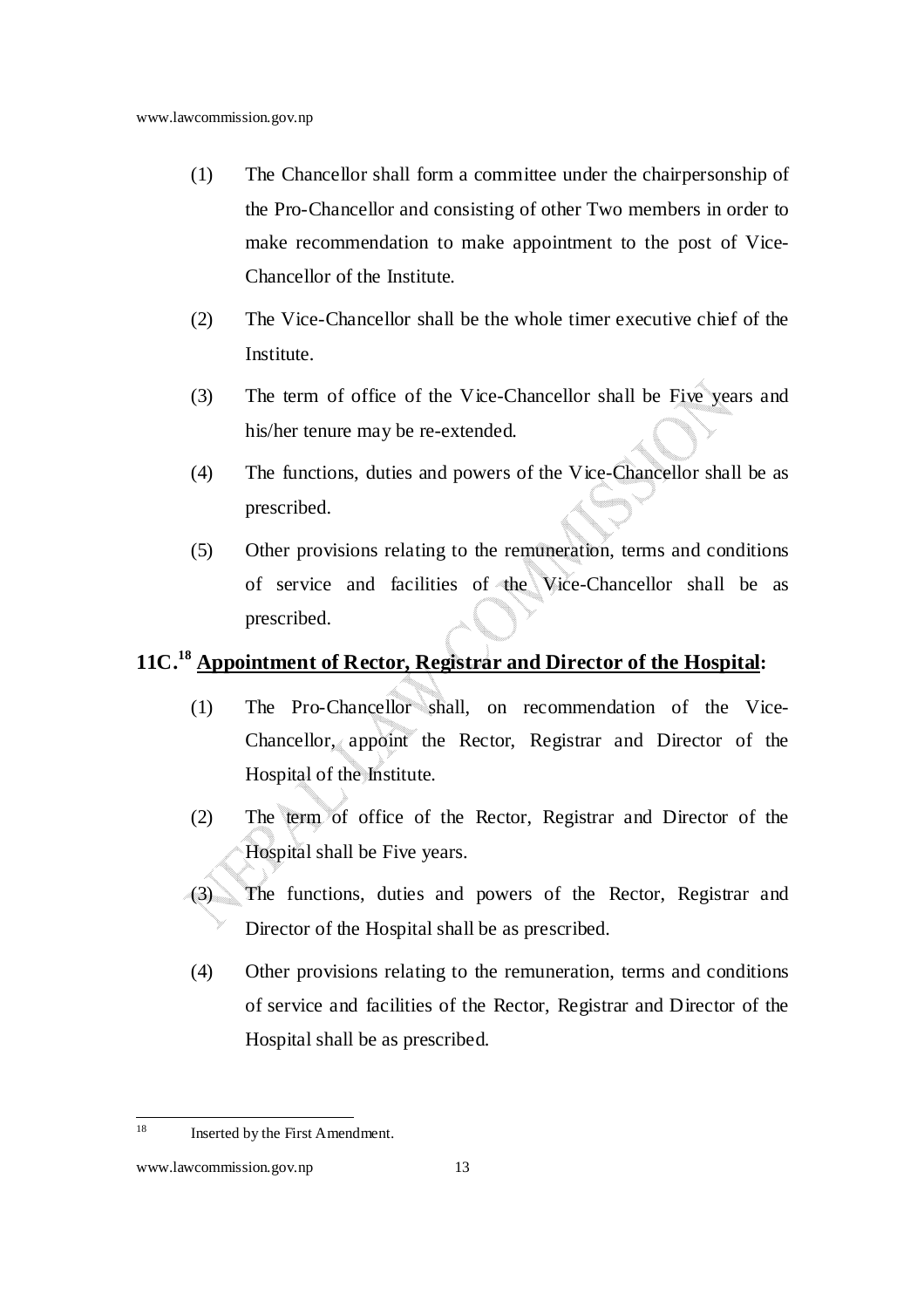# **11D.**<sup>19</sup> **Removal from office**:

- (1) If one fourth of the currently existing members of the Council make an application in writing to the Chancellor that the Vice-Chancellor, Rector, Registrar and Director of the Hospital of the Institute are failing to perform the duties of their respective posts, the Chancellor shall form an inquiry committee under the chairpersonship of the Pro-Chancellor and consisting of Two members of the Council.
- (2) The inquiry committee formed pursuant to Sub-section (1) shall hold necessary inquiries into the matter and submit its report to the Council.
- (3) In cases where the report submitted pursuant to Sub-section (2) indicates that the Vice-Chancellor, Rector, Registrar or Director of the Hospital has not performed the responsibilities of his/her post, the Council hold discussions on that matter. If a majority of the total number of members of the Council adopts a resolution to remove him/her from office for his/her such failure to perform the responsibilities of his/her post and the resolution is submitted to the Chancellor, the Chancellor shall remove him/her.
- $(4)$  In holding inquiries pursuant to Sub-section (2) by the inquiry committee formed pursuant to Sub-section (1), it shall give a reasonable opportunity to him/her to defend him/herself.

 $19$ Inserted by the First Amendment.

www.lawcommission.gov.np 14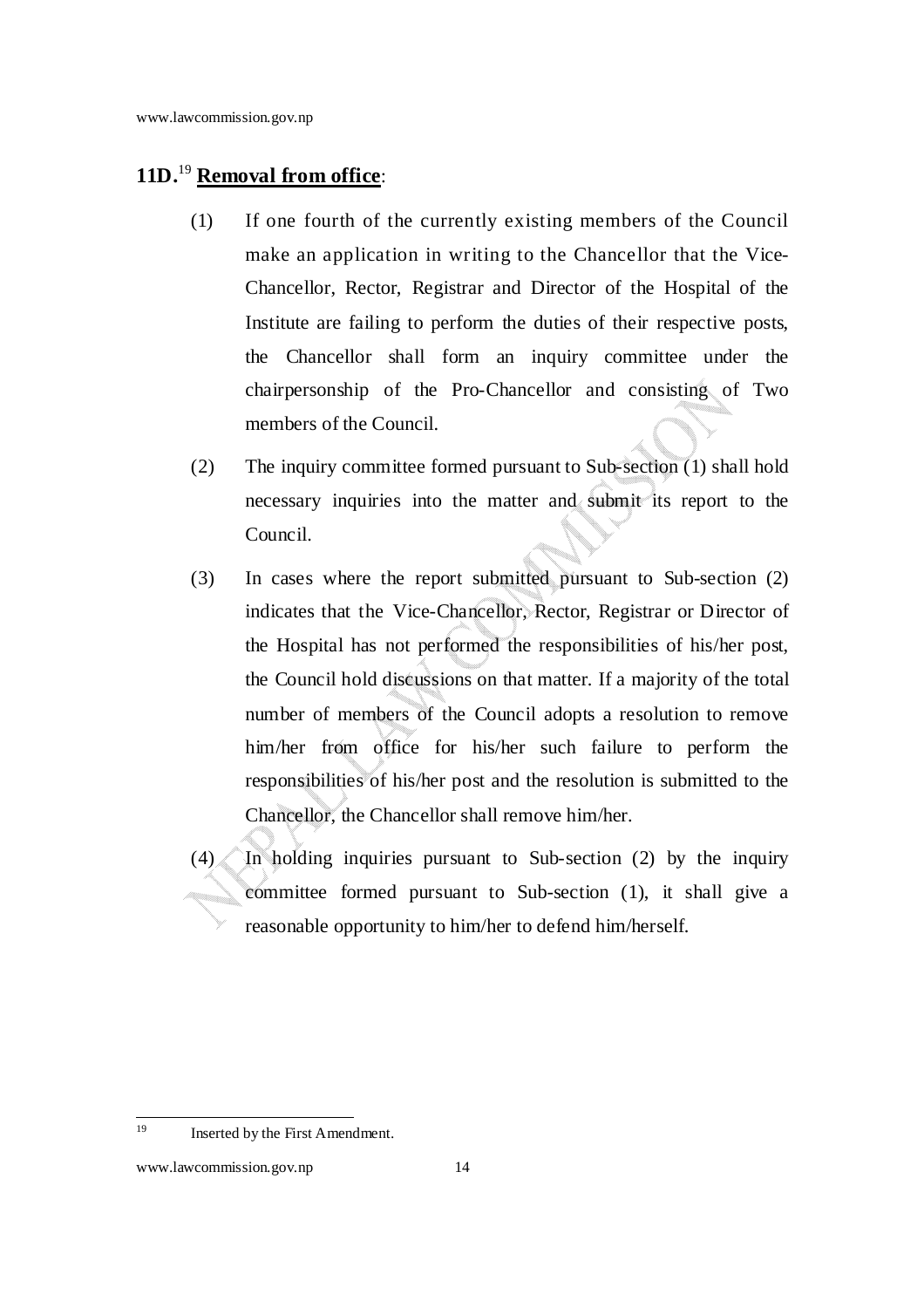# **12.**<sup>20</sup> **Provisions relating to appointment, terms and conditions of service and remuneration of teachers and employees of Institute**:

- (1) The provisions relating to the appointment, terms and conditions of service and remuneration of the teachers and employees of Institute shall be as prescribed.
- (2) All the teachers and employees appointed pursuant to Sub-section (1) shall be non-practicing.

#### **Explanation**:

For purposes of this Sub-section, "non-practicing" means prohibition on carrying on any other kind of private business including any medical practice and private tuition elsewhere with or without consideration of remuneration, except the official functions of the Institution.

**13.**<sup>21</sup> ...........................

# **Chapter-5**

# **Fund, accounts and audit of Institute**

### **14. Fund of Institute**:

- $(1)$  The Institute shall have a separate fund of its own.
- The fund as referred to in Sub-section (1) shall consist of the follow ing amounts:
	- (a) Amounts received from the Government of Nepal,
	- (b) Loans, donation, gift, assistance or grant received from any person, organization or government,

 $20\degree$  $^{20}$  Amended by the First Amendment.

Repealed by the First Amendment.

www.lawcommission.gov.np 15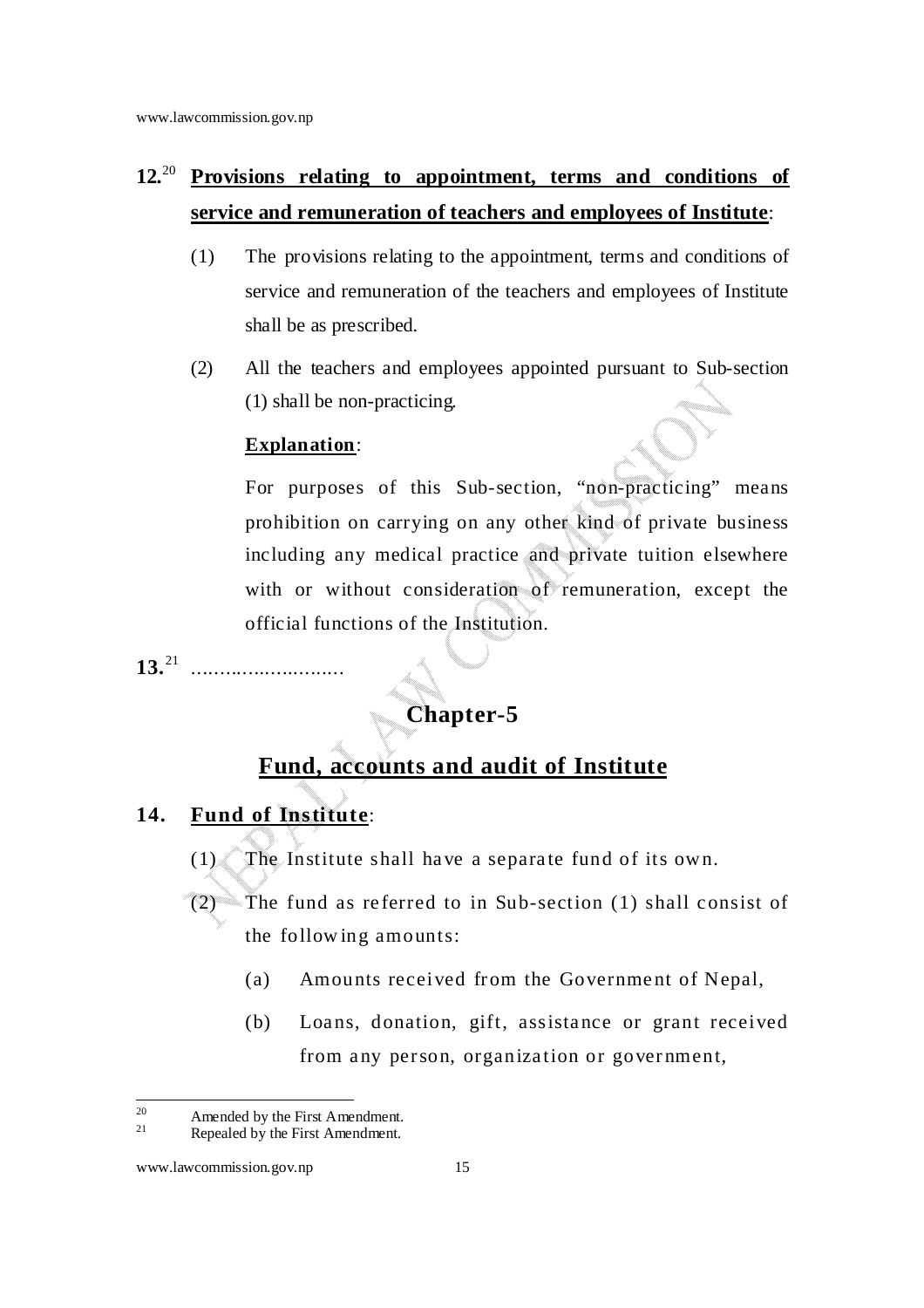- (c) Amounts received from educational fees and service fee s.
- (d) Amounts received from any other sources.
- (3) In receiving amounts from a foreign person, organization, government or international organization, the Institute shall obtain approval of the Government of Nepal.
- (4) The mone ys of the fund of the Institute shall be deposited in an account opened with a bank.
- $(5)$  All the expenditures of the Institute shall be chargeable on the fund as referred to in Sub-section  $(2)$ .
- (6) The fund and account of the Institute shall be operated as prescribe d.

#### **15. Accounts and audit**:

- $(1)$  The accounts of the incomes and expenditures of the Institute shall be maintained <u>as prescribed</u>.<sup>22</sup>
- (2) The audit of the incomes and expenses of the Centre shall be performed by the Office of the Auditor General or by an auditor designated by that Department.<sup>23</sup>

## **Chapter-6**

# **Miscellaneous**

#### **16. Certificates to be granted by the Institute**:

Notwithstanding anything contained in the pre vailing law, the Institute may grant bachelor's, master's, doctorate degrees and other certificate and degrees on health under this Act.

 $22$  $2^2$  Amended by the First Amendment.

Inserted by the First Amendment.

www.lawcommission.gov.np 16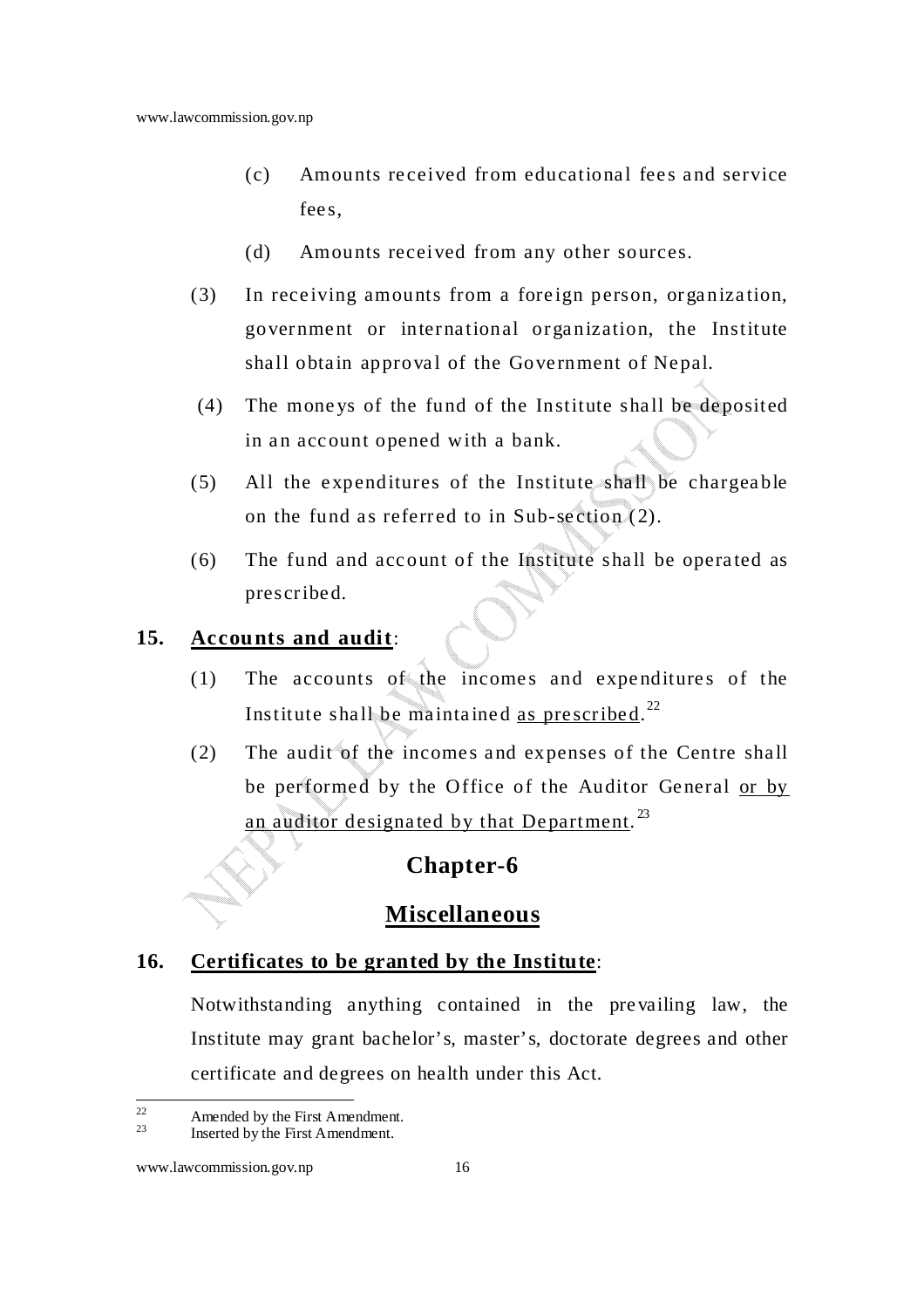#### **17. Recognition of certificate to be granted by the Institute**:

The recognition of the bachelor's, master's, doctorate degrees and other certificate and degrees on health to be granted by the Institute under this Act shall be pursuant to the Nepal Medical Council Act, 2020.

#### **18. Annual Report**:

The Vice-Chancellor<sup>24</sup> shall submit an annual report of Institute to the Council no later than Three months after the date of expiration of the fiscal year.

#### **19.** <sup>25</sup> **Delegation of powers**:

The Institute may delegate any of the powers conferred to it under this Act or the Rules framed under this Act to any member of the Council.

# **20. To act in consonance with national health and education policies of the Government of Nepal:**

It shall be the duty of the Institute to act in consonance with national health and education policies of the Government of Nepal.

# **20A .**<sup>26</sup>**Powers of the Government of Nepal to give necessary direction**:

Government of Nepal may give necessary direction to the Institute.

 $24$  $^{24}$  Amended by the First Amendment.

<sup>&</sup>lt;sup>25</sup> Amended by the First Amendment.

Inserted by the First Amendment.

www.lawcommission.gov.np 17